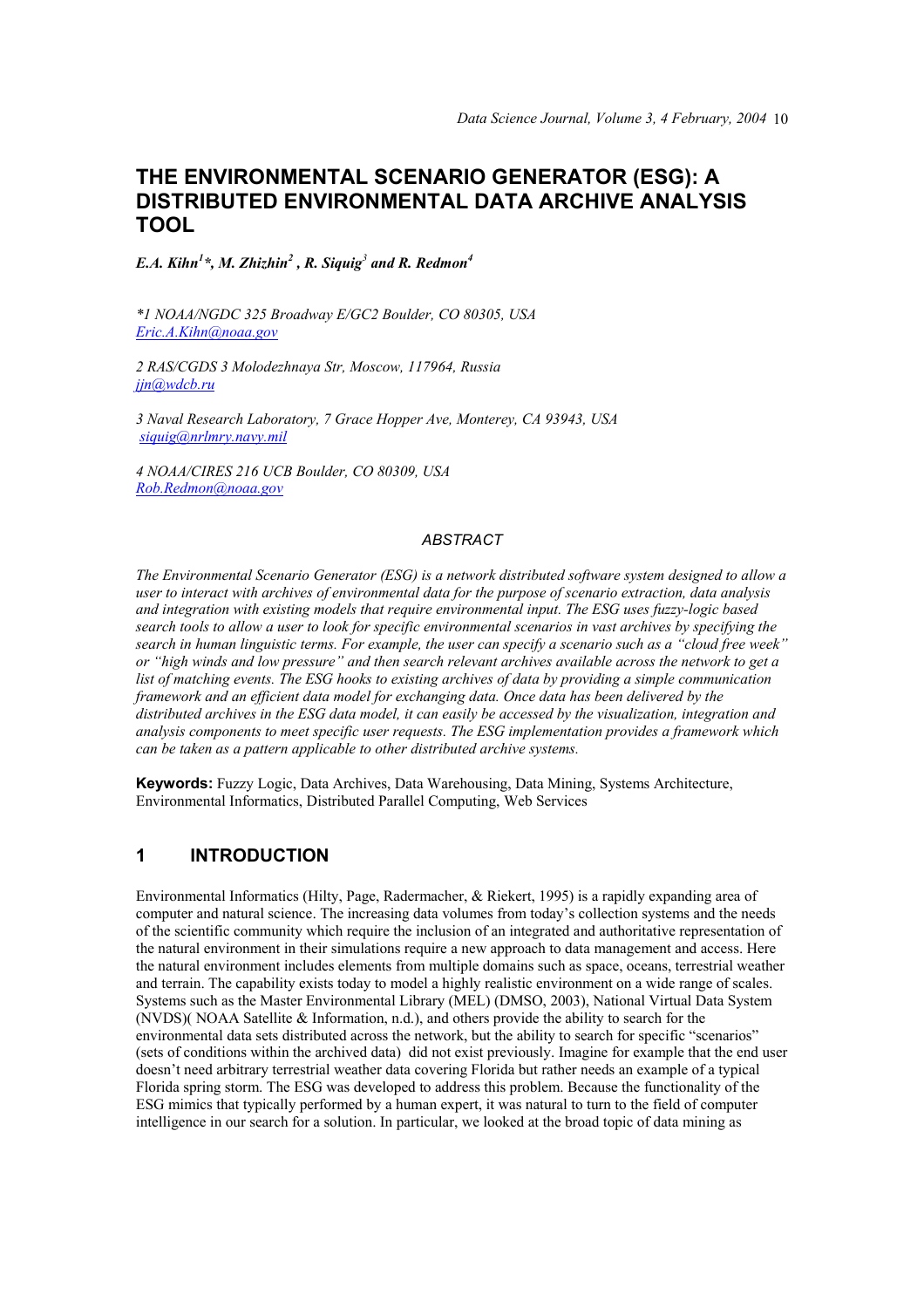outlined in (Fayyad, Piatetsky-Shapiro, & Smyth, 1996). Another prime requirement of the ESG system design was to allow the ESG user to query the archives in human linguistic terms. Natural language is not easily translated into the absolute terms of 0 and 1, which make up the digital world. The mapping between human language and computer systems is typical of Fuzzy Logic systems. Fuzzy logic is a superset of conventional (Boolean) logic that has been extended to handle the concept of partial truth, i.e. values between "completely true" and "completely false". It was introduced by Dr. Lotfi Zadeh (Zadeh, 1965) of UC/Berkeley in the 1960's as a means to model the uncertainty of natural language. Some of the major advantages of taking a fuzzy based approach are: It allows more realistic (natural) definition of sets; it provides for more graceful handling of boundaries/intersections between sets; it provides more human-like searching than a classical approach (e.g., allowing linguistic terms like "very high" or low). The ESG architecture relies heavily on a Java based fuzzy logic engine to perform searching and analysis for the user.

The purpose of the ESG is fundamentally to help a user distill the vast amount of available data down to a manageable amount of information that is both relevant and appropriate to his needs. The researcher can use ESG to find out if and when a particular type of event occurs in a region, how often it might occur and what the trend has been for a given time period. This could be used, for example, in modeling communication, trafficability or emergency services in response to environmental events. Beyond this, however, the ESG has applications in the area of data quality control, data classification and even forecasting. The increasing volume of data available in the future demands different techniques to handle it, and the ESG framework presented below is one proven method for a data manager to cope with this problem.

In the sections below we map out an overview of the ESG system. In section two we discuss the software architecture of the system, in section three we go into some detail about the fuzzy logic system, in section four we discuss some of the current data sources, and in section five we present a case study. Like any major software system, the ESG is the composition of many software components, but we attempt to present the broad picture design of ESG in the hopes it will serve as a pattern for those faced with a similar challenge when handling their own distributed environmental archive challenges.

### **2 ESG ARCHITECTURE**

The ESG is designed using a distributed N-tier pattern (Larman, 2002), which may be roughly divided into user interface (UI), services, and data sources layers. The ESG UI is implemented as a web application which interacts with the services and data sources and generates dynamic content using Java Server Pages (JSP) technology. Part of the interaction with a user, such as verification of web forms and animated plots of environmental data, is done in the client's browser using Java applets and JavaScript. ESG services are a set of Java Servlets (Sun Microsystems, Inc., n.d.a) and JAX-RPC (Sun Microsystems, Inc.., n.d.b) web services (W3C, n.d.) activated at different steps of the system workflow that perform data discovery, collection, mining and modeling, visualization and mapping, encoding and delivery to the end user. ESG data sources are a set of environmental databases and repositories of transient environmental data files interfaced to the system through web services which all conform to the simple ESG Data API standard.

In the core of the ESG services layer we have a data discovery and collection service (referred to as the Data API), common terminology service, data mining service (referred to as the Fuzzy Engine), several data encoding services (referred to as Encoders), map service, and a visualization service. A user's typical workflow through the ESG system (Figure 1) includes the dynamic discovery of data sources based on their metadata provided by the Data API, presentation of the spatial properties of the data source by the map service, composition of an environmental scenario using the scenario editor from the User Interface, a data order from the Data API, data mining by the Fuzzy Engine, presentation of the resulting scenarios through the visualization service, and finally encoding and delivery of the properly formatted data to the end user by the Encoder service. The common terminology service provides common names, units of measurement, short descriptions, and references to all the environmental parameters searchable by ESG.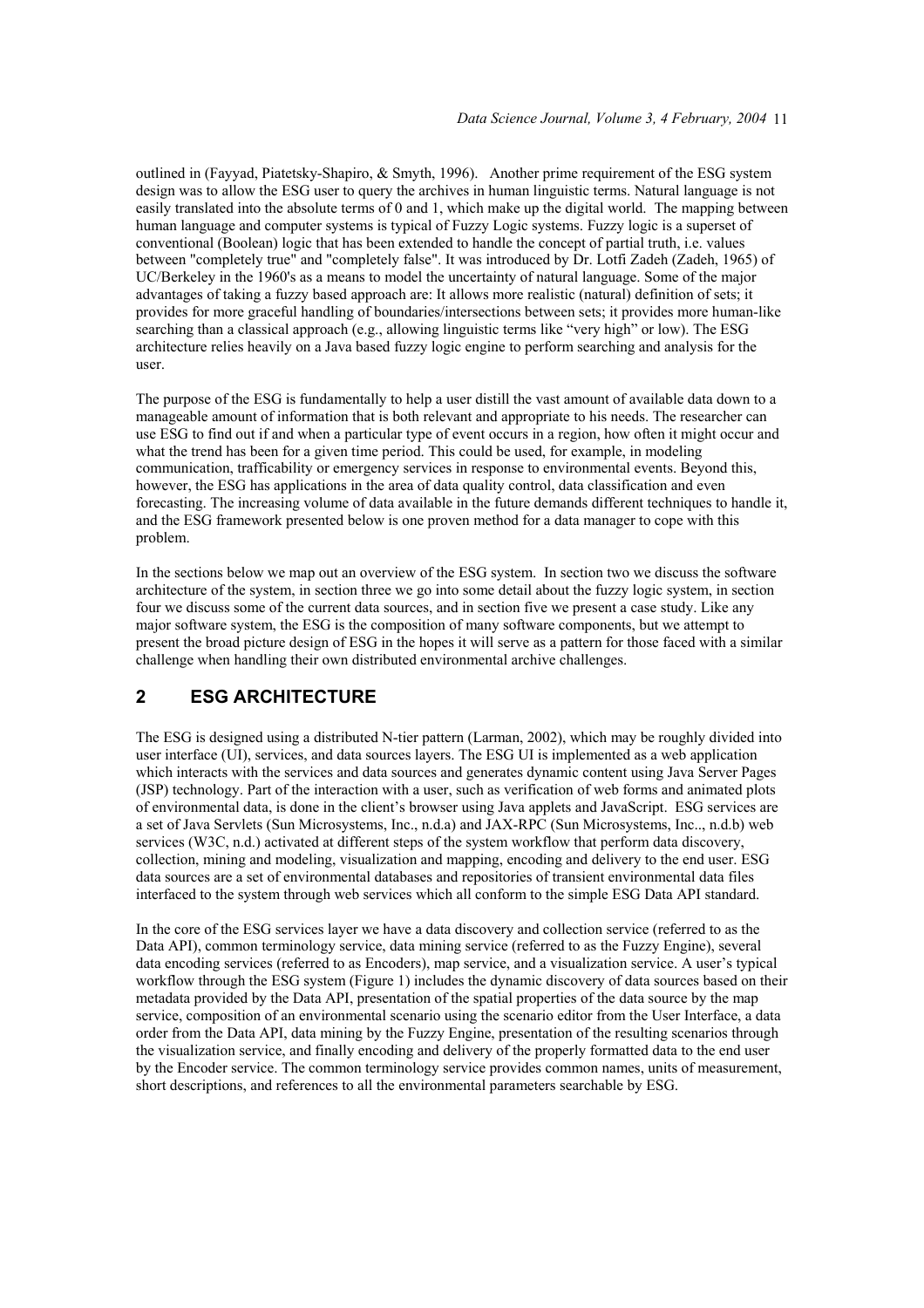

**Figure 1.** Typical interactive ESG system workflow

One of the important design considerations in a distributed system is how data will propagate throughout the architecture. In the environmental domain several prominent data models exist such as netCDF (Unidata, n.d.a), HDF (NCSA, n.d.), VisAD (Hibbard, 1998), etc. However these data models are optimized for data exchange, whereas for ESG we needed a computationally optimized data model. Another problem affecting sophisticated scientific formats is versioning; e.g., the system designed for HDF version 4 will not process HDF version 5 data. The need for a small compact data model capable of easily interfacing with various service components and simple enough to be immune to version changes led us to design the *EsgPack* data model as a minimal object capable of transporting environmental data types but not adding any overhead which could reduce system performance. The *EsgPack* may be considered a JavaBean (Sun Microsystems, Inc., n.d.c) with only "basic" type properties such as string, integer, float array, which makes it possible to serialize it using standard JAX-RPC factories and to easily port between .NET services implemented in different languages such as Java, C#, or Perl.

To further simplify access to data throughout the system we chose to implement the Data API as a webservice (Figure 2). Web services are programmatic services offered via the Web. In a typical Web services scenario, an application sends a request to a service at a given URL using the SOAP protocol over HTTP. The service receives the request, processes it, and returns a response. The language neutral nature of the exchange means that the requesting program can be of any form and still use the service. In our application to get data from the web-service implementing the ESG Data API, one simply has to call the *getData()* method via JAX-RPC with several parameters, such as data source ID, parameter name, grid point coordinates, time interval, and output format. As a result of such a call (if successful), the web service returns a URL to the exported data file, which may be downloaded and processed by the calling client. The default output format is a serialized collection of *EsgPack* Java objects. The web service can also be used to export data in netCDF format. The metadata describing environmental parameters available through each data source, such as display names, height levels, units of measurement, scaling factors, etc., is provided by the same web service using the *getMetadata()* function, which receives a data source ID as the only input parameter and returns an XML *Element* object filled with metadata. Note that, this way a given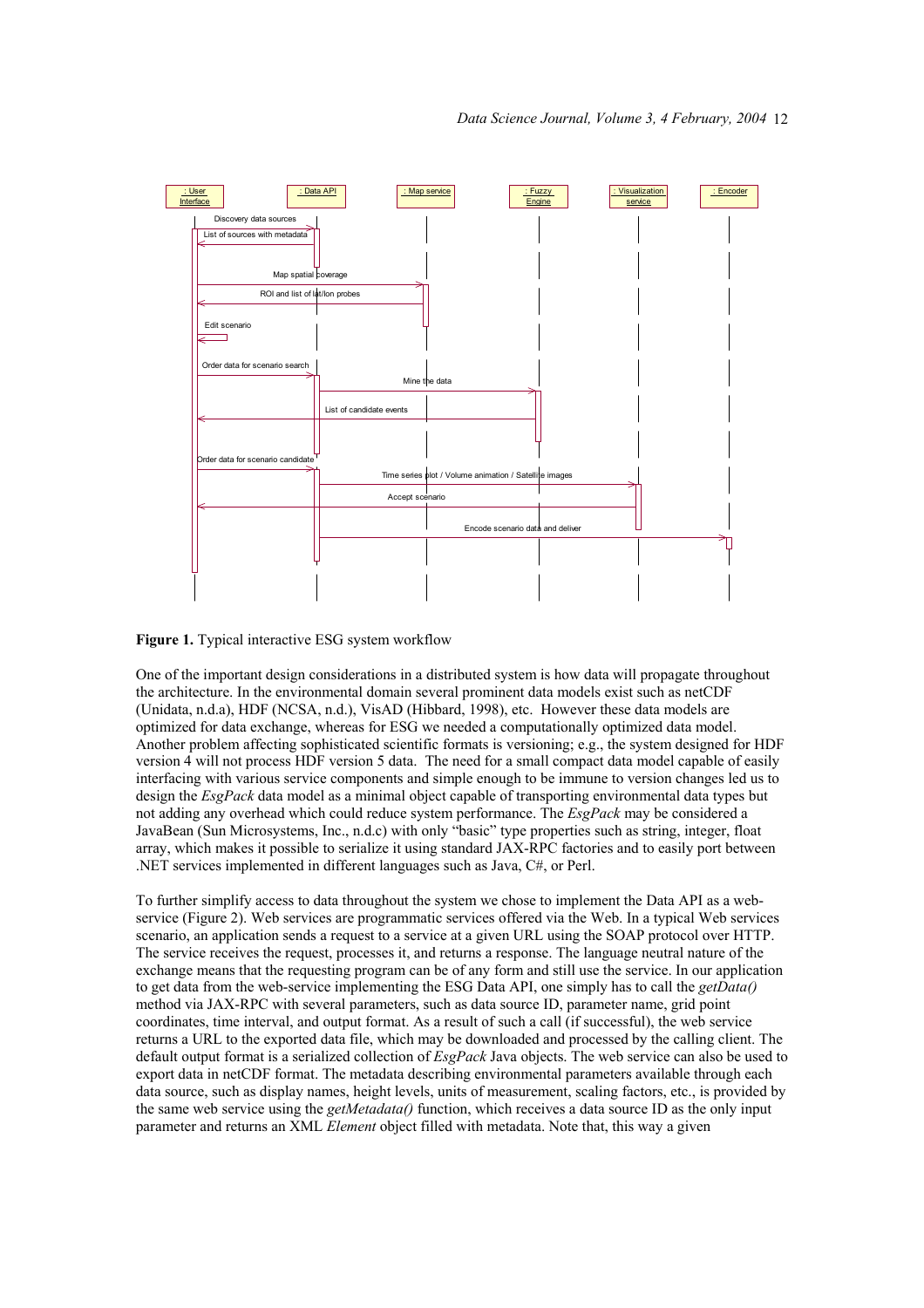environmental database may appear in ESG as several data sources under different IDs with different units of measurement for the same parameter (e.g., K and F degrees for temperature) and a different set of "virtual" parameters which are not stored but calculated on the fly at the time of the *getData()* function call from the parameters stored in the database (e.g., wind direction calculated from the U- and V-wind speed components). For transient data sources, such as an HDF or netCDF file, the metadata is dynamically discovered from the data file or application server at the time of the *getMetadata()* function call.

To run a fuzzy search on a data source with known ID, we simply have to call the web service *getData()* function, which will extract a part of the time series for the given time interval and combination of parameter/level/location and serialize it into the *EsgPack* object, then download the exported data from the URL returned by the web service call and pass it to the ESG fuzzy search engine.



**Figure 2.** ESG Data API web-service *getData()* activity

The ESG system deployment diagram is a hierarchy of several layers of parallel computer clusters, with a cluster of application servers running ESG Services at the top connected to a set of database clusters serving as separate ESG data sources (Figure 3). For example (see the Data Sources section below), the National Centers for Environmental Prediction/National Center for Atmospheric Research (NCEP/NCAR) Reanalysis Project (Kalnay, 1996) data source with global coverage of meteorological data for 1949-2000 is in fact a cluster of 5 parallel database servers (we call them local database servers, LDS) each loaded with 10 years of data. The National Geophysical Data Center (NGDC) Space Physics Interactive Data Resource (SPIDR, n.d.) data store with space weather data for 1933-2002 is a cluster of 6 parallel database servers each storing a subject-specific database, e.g., geomagnetic variations or Geostationary Operational Environmental Satellite (GOES) measurements. ESG Data API services to access each of these two data sources reside in a separate web service container (we call it the global database server, GDS) in the cluster of ESG application servers. To data mine an environmental scenario that includes a combination of meteorological and space weather factors, we can then run parallel searches on the 2 application servers with Fuzzy Engines requesting data separately from NCEP/NCAR and SPIDR GDS's, and at the end merge the fuzzy scores of the candidate events on the application server dedicated to the User Interface. This architecture allows us to use the Fuzzy Engine to execute very large queries in an interactive fashion as opposed to long asynchronous runs. In our feedback sessions with ESG system users we find they get far more out of their investigation of the data when it's done interactively allowing them to easily tune their queries.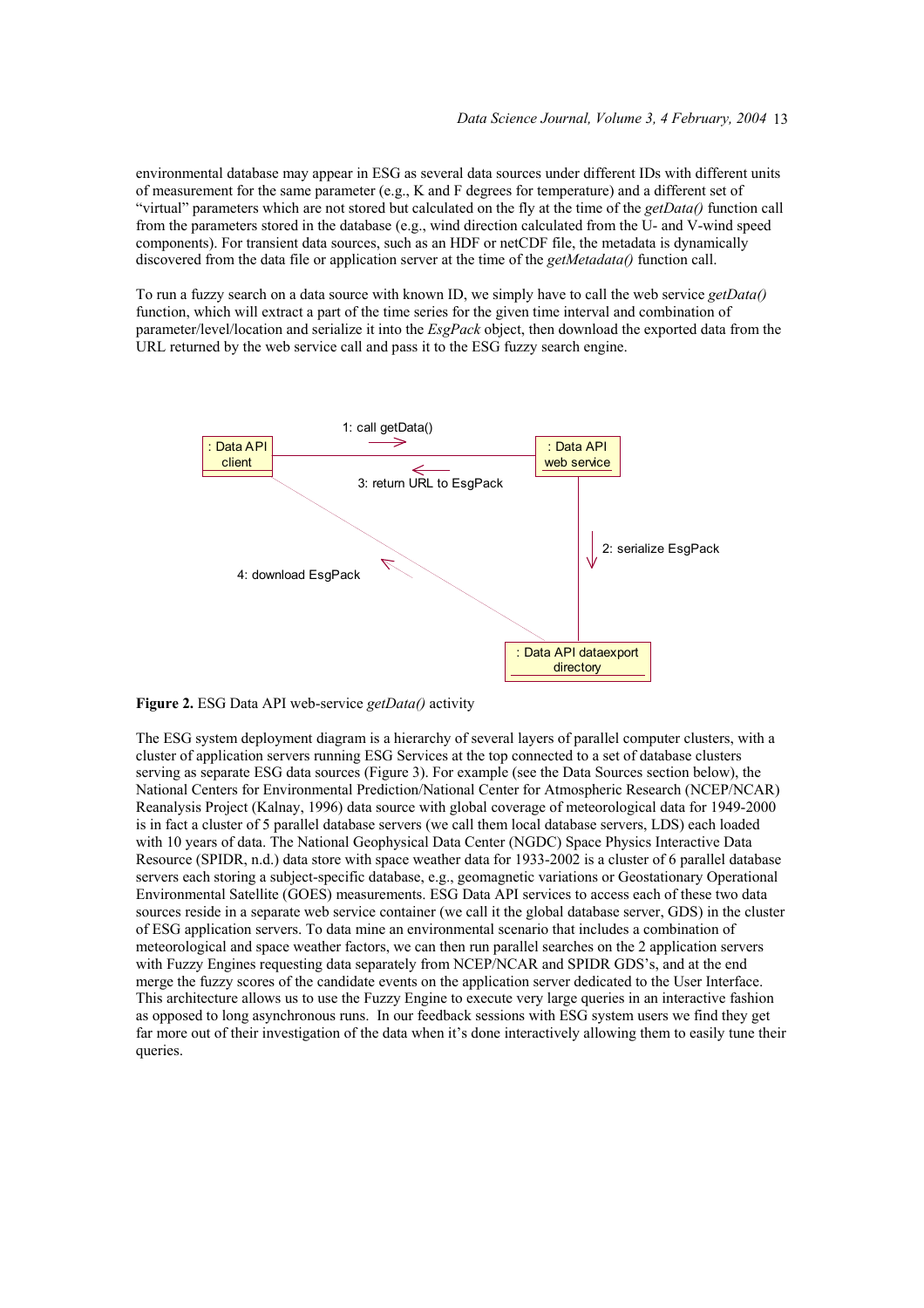

**Figure 3.** ESG deployment is a hierarchy of several layers of parallel computer clusters. The example shown is for the case of two distributed database systems.

# **3 THE FUZZY LOGIC SYSTEM**

A classical set *A* in a space of objects *X* (called the universe) can be defined by its indicator function  $I_A(\cdot): X \to \{0,1\}$ , which is equal to 1 for all elements *x* from the set A and to 0 otherwise. Here we plot an indicator function  $I_{[5,8]}R \to \{0,1\}$  of the segment [5,8] as a subset of all real numbers  $R = \left[-\infty, +\infty\right]$ .



**Figure 4.** Indicator function for the set 5-8.

CPU

**Data Request** probes parameteres time interval

CPU<sub>4</sub>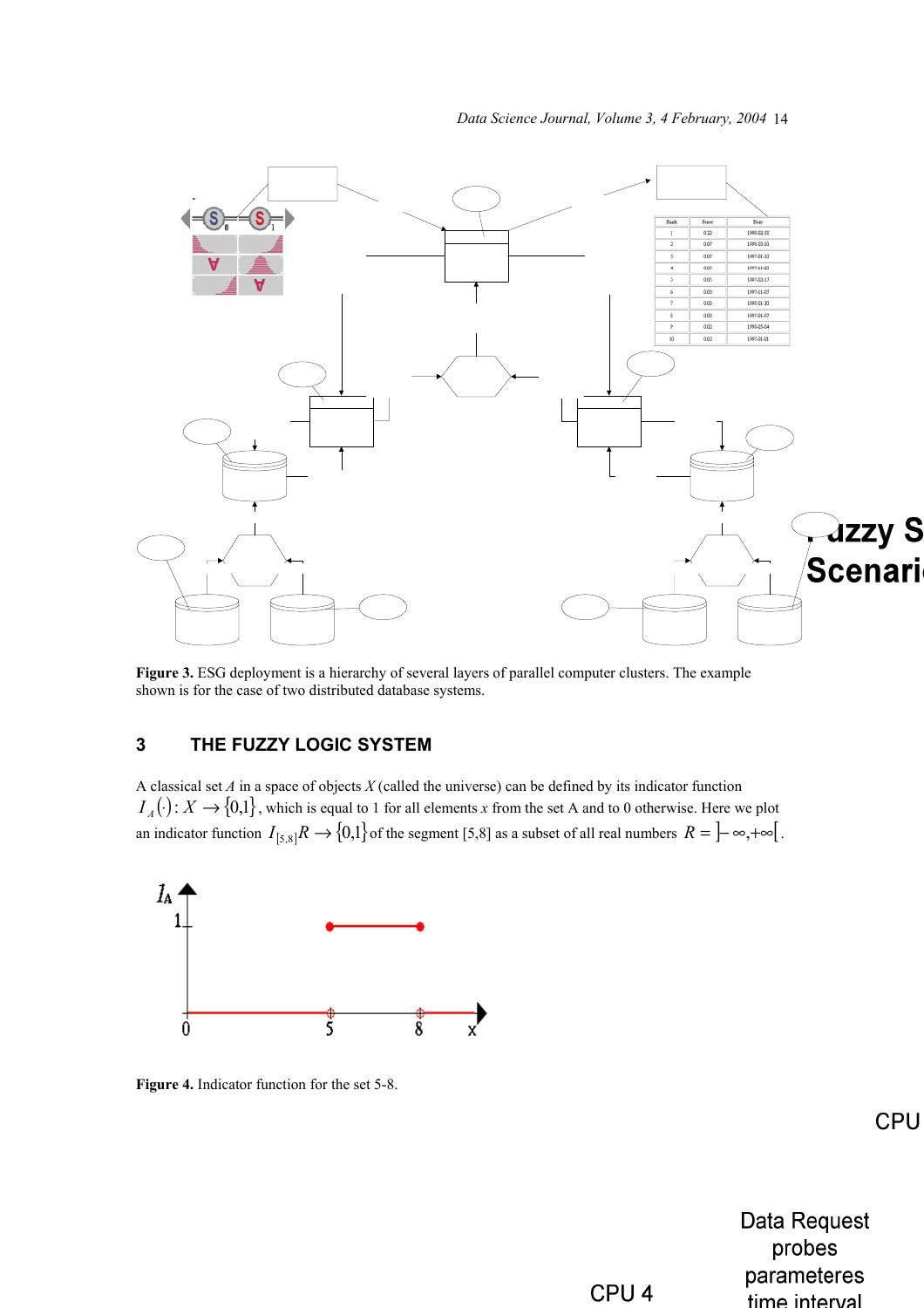A **fuzzy set** expresses degree to which an element belongs to a set. Hence the indicator function of the fuzzy set is allowed to have values between 0 and 1, which denotes degree of membership of an element in a given set.



**Figure 5.** Fuzzy indicator function for the set 5-8.

A fuzzy set *A* in *X* is defined by its **membership function** (or MF for a short)  $\mu_A(\cdot) : X \to [0,1]$ , which maps each element of *X* to its membership grade. Compare graphs of a MF for the fuzzy interval between 5 and 8 and the indicator function for the classical segment  $[5,8]$  above (Figures 4 & 5).

Classical set theory / mathematical logic dualism (set union  $=$  logical OR, set intersection  $=$  logical AND, set complement = logical NOT) may be generalized for the fuzzy logic/set case in any different ways. One of the simplest generalizations for two fuzzy sets A and B is to use minimum of MFs  $\min(\mu_A, \mu_B)$  for the intersection of fuzzy sets (fuzzy logic AND),



**Figure 6.** Fuzzy AND.

maximum of MFs  $max(\mu_A, \mu_b)$  for fuzzy set union (fuzzy logic OR),



**Figure 7.** Fuzzy OR.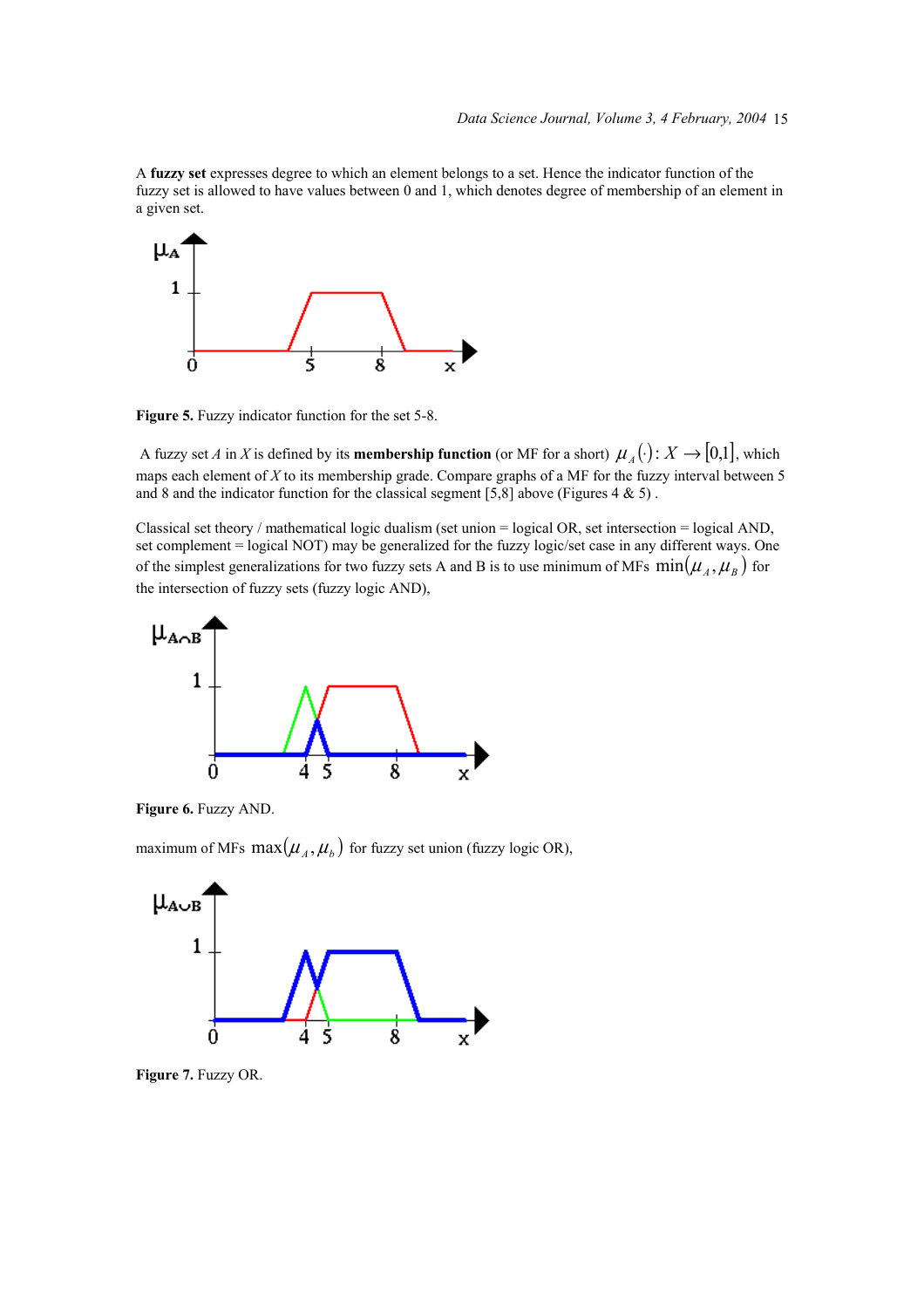and  $\mu_{\overline{A}} = 1 - \mu_A$  for fuzzy set complement (fuzzy logic NOT).



**Figure 8.** Fuzzy NOT.

People often use qualitative notions to describe such variables as temperature, pressure, pulse rate. In reality, it is difficult to put a single threshold between what is called "warm" and "hot". Fuzzy set theory serves as a translator from vague linguistic terms into strict mathematical objects.

Intelligent environmental scenario searching across the distributed resources is performed within the ESG's fuzzy search engine. The scenario editor from the ESG UI layer is used to formulate a set of conditions to be satisfied by the candidate events. The search conditions may be specified in a number of ways depending on the user's familiarity with the region/data of interest. An expert user can specify exact thresholds and/or limitations that must be maintained on certain parameters. Conditions can also be specified via abstract natural language definitions for each parameter. For instance, temperature limitations can be specified as "hot", "cold", or "typical". The query can also be specified in terms of predefined rules which collect conditions into a named set. Thus, a user can specify the following fuzzy search request:

(VERY LARGE "precipitation rate") AND ("surface temperature" ABOUT 10°C) AND (LOW "vertical wind speed at pressure level 1000 mbar")

The result of such a request reported by the fuzzy search engine is always a list of the "most likely" dates for the event ranked by the sorted values of the aggregated multidimensional fuzzy membership function (MF).

Fuzzy search patterns in the multidimensional ESG databases are specified as logical AND aggregations of one-dimensional MFs formed for each variable (dimension) using the generalized bell function (Jang, Sun & Mizutani, 1997)

$$
\mu_{\text{gbell}}(\widetilde{x}; a, b, c) = \frac{1}{1 + \left|\frac{\widetilde{x} - c}{a}\right|^{2b}}
$$

Here,  $\tilde{x}$  stands for normalized for range [0,1] scalar data variable, *c* stands for center of the symmetrical "bell", *a* for its half-width, and *b/2a* controls its slope. We use here simple range normalization for the variable  $x_{\min} \le x \le x_{\max}$ :  $\widetilde{x} = (x - x_{\min})/(x_{\max} - x_{\min})$ .

Five one-dimensional ESG fuzzy membership functions for a linguistic term set {very small, small, average, large, very large} are plotted below (Figure 9). Center, slope, and half-width of the bell functions for these linguistic terms are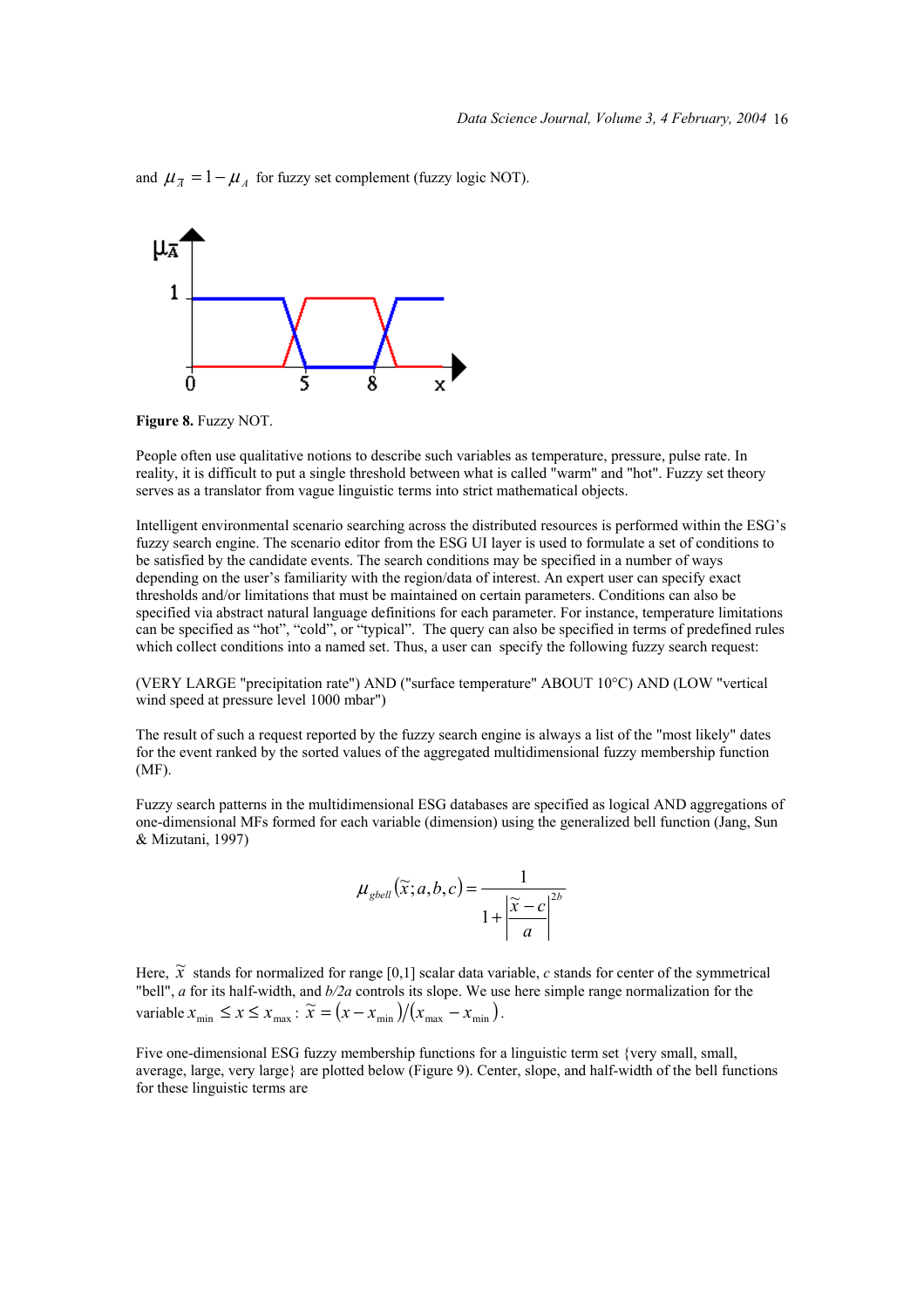**Table 1.** Linguistic term mappings.

| Linguistic term | Center | Slope | Half-width |
|-----------------|--------|-------|------------|
| very small      |        |       | 02         |
| Small           | 0.25   |       | 02         |
| Average         | 0.5    |       | 0.2        |
| Large           | 0.75   |       | 0.2        |
| very large      |        |       |            |



**Figure 9.** Linguistic to numeric translation of fuzzy terms.

On the next graph (Figure 10) we present examples of four one-dimensional MFs from the ESG numerical fuzzy term set {less than, about, between, greater than}. Let the variable *x* vary in the range  $x_{\min} \le x \le x_{\max}$ , then the center, slope, and half-width of the bell functions for numerical terms are

| Numerical term      | Center                                         | Slope | Half-width                                     |
|---------------------|------------------------------------------------|-------|------------------------------------------------|
| less than $X$ .     | $\frac{(X - x_{\min})}{(x_{\max} - x_{\min})}$ | 10    | 0.1                                            |
| $X < x_{\min}$      |                                                |       |                                                |
| less than $X$ ,     | $\theta$                                       | 10    | $\frac{(X - x_{\min})}{(x_{\max} - x_{\min})}$ |
| $x_{\min} \leq X$   |                                                |       |                                                |
| about $X$           | $\frac{(X - x_{\min})}{(x_{\max} - x_{\min})}$ | 10    | 0.1                                            |
|                     |                                                |       |                                                |
| between $X$ and $Y$ | $((X + Y)/2 - x_{min})/(x_{max} - x_{min})$    | 10    | $(Y - X)/2(x_{\text{max}} - x_{\text{min}})$   |
| greater than $X$ ,  |                                                | 10    | $1 - (X - x_{\min})/(x_{\max} - x_{\min})$     |
| $X \leq x_{\max}$   |                                                |       |                                                |
| greater than $X$ ,  | $\frac{(X - x_{\min})}{(x_{\max} - x_{\min})}$ | 10    | 0.1                                            |
| $x_{\max} \leq X$   |                                                |       |                                                |

**Table 2.** Term mapping functions.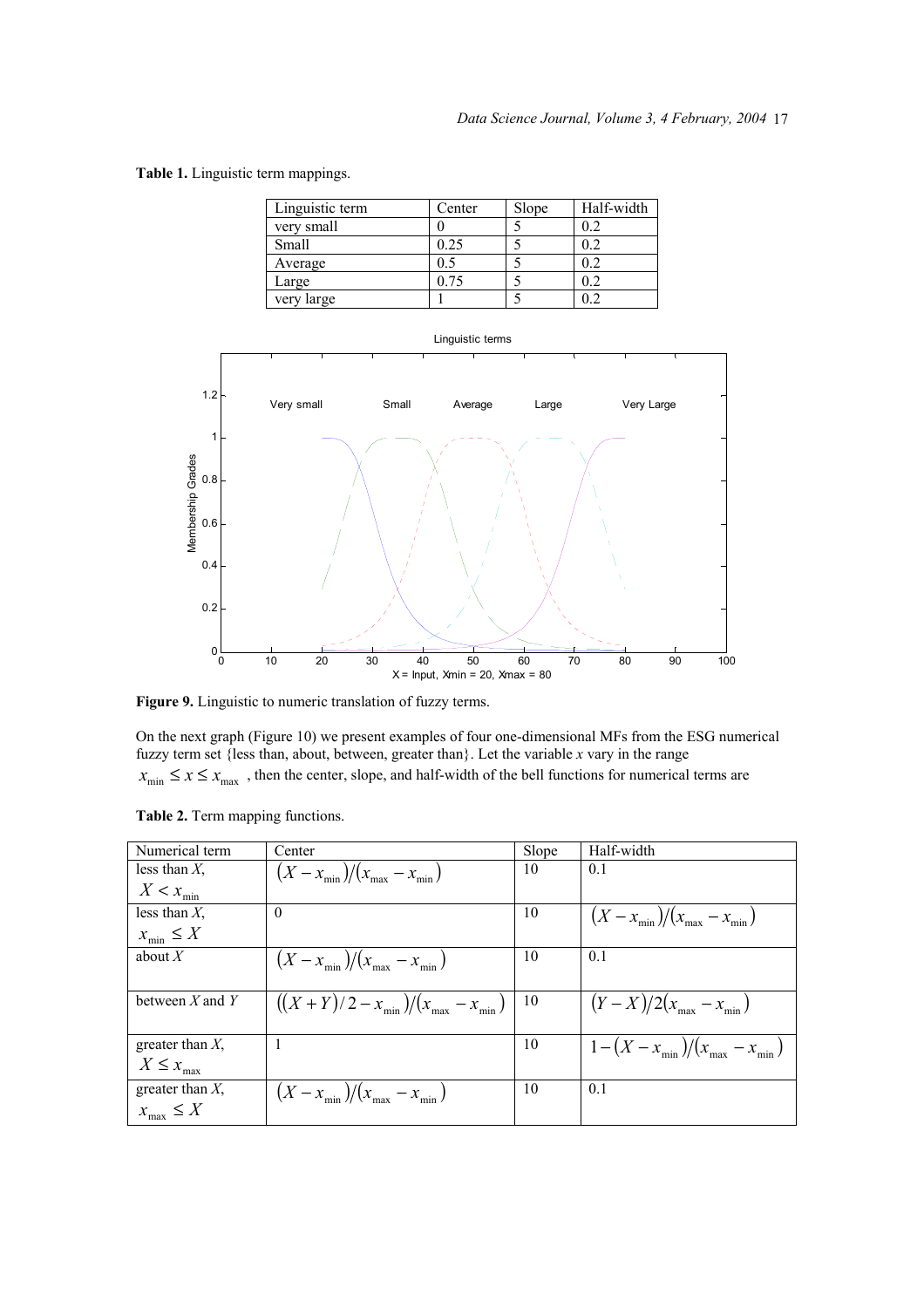

Figure 10. One dimensional fuzzy membership functions

Performing a Fuzzy 'AND' aggregation of two one-dimensional MFs  $\mu_A(x)$ ,  $\mu_B(y)$  is conducted by Yager's (Yager 1980) T-norm operator (we use *q*=5):

$$
T_{Y}(\mu_{A}(x), \mu_{B}(y), q) = 1 - \min \left\{ \left[ (1 - \mu_{A}(x))^{q} + (1 - \mu_{B}(y))^{q} \right]^{Y_{q}} \right\} \quad q \ge 1
$$

The formula of the Yager's T-norm operator for fuzzy AND aggregation of any *N*>1 one-dimensional MFs  $\mu_n(x)$ ,  $n = 1...N$  is (Jang et al., 1997)

$$
T_{Y}(\mu_{n}(x), q) = 1 - \min\left\{1, \left[\sum_{n=1}^{N} (1 - \mu_{n}(x))^{q}\right]^{\frac{1}{q}}\right\}, \quad q \ge 1
$$

The resulting surface of values for the multi-dimensional MF is more smooth than using a simple minimum of the aggregating MFs, which is the limit case of Yager's T-norm for q=1. To illustrate this we plot in Figure 11 an example of two trapezoidal membership functions aggregated by a simple MIN function, two bell membership functions aggregated by MIN and two bell membership functions aggregated by Yager's T-norm operator with  $q = 5$ . Here we are presenting the result for the fuzzy version of  $(-5 < X < 5)$  AND  $(-5 < X < 5)$  $5 < Y < 5$ ).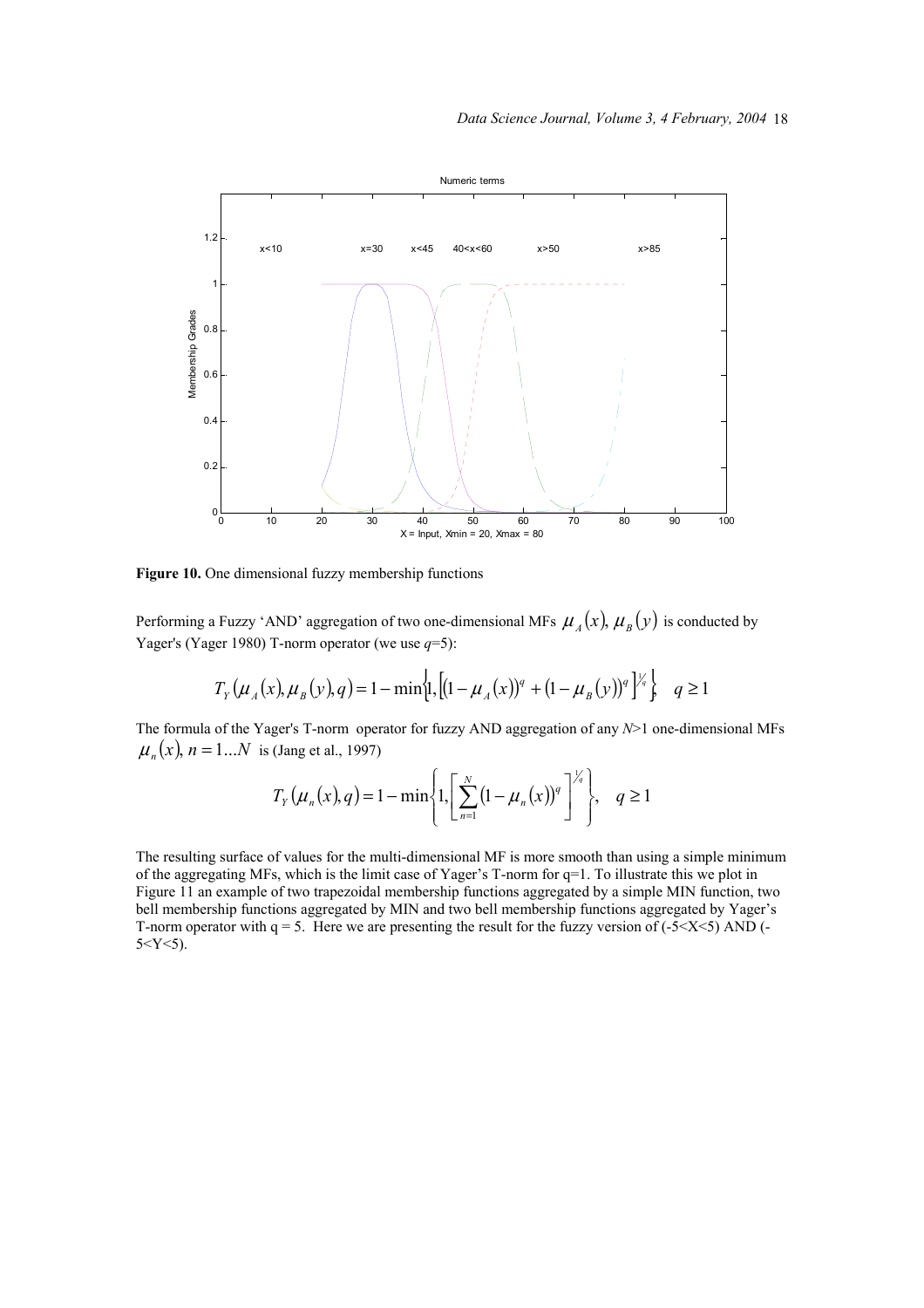

**Figure 11.** Examples of multi-dimension membership aggregation

In the ESG application we are searching for events in the environment where the input variables and the one-dimensional MFs  $\mu_n(x(t))$  depend on time, as well as the fuzzy AND aggregation of the desired conditions  $T_y(\mu_n(x(t)), q)$ . We consider the values of the resulting time series  $T_y(\mu_n(x(t)), q)$  as the "likeliness" of the environmental event to occur at the time moment  $t$ , and search for the highest values of the aggregated MF and consider these to be the most likely candidates of the environmental events.

We use a simple climatology analysis to obtain normalization limits in Table 2. The limits are set to the minimum and maximum parameter values observed within the continuous or seasonal intervals given by the time constraints of the fuzzy search.

To be able to search for events like "the hottest day" or "the hottest week" we introduce the concept of an *event duration*  $k\Delta t$  which may be any multiple  $k = 1, 2, \ldots$  of the time step of the input variables  $\Delta t$ . For example, the time step of the parameters from the NCEP/NCAR reanalysis database is 6 hours, so the minimum event duration is also 6 hours, but the event duration may be also 1 day, 1 week, etc. We do a moving average of the input parameters with the time window of the event duration before calculation of the one-dimensional MFs and the fuzzy AND aggregation:

$$
\bar{x}(t_i) = \frac{1}{k} \sum_{j=i}^{i+k-1} x(t_j), \quad t_i = t_0 + i\Delta t.
$$

To search for "the hottest day", first we have to smooth the air temperature with the time window of 1 day  $(k = 4)$  and then take the time when the maximum of the smoothed temperature has occurred. To have the result of the fuzzy search in the form of a ranked list of the *K-*most likely dates (times) of the events, we sort the aggregated MF  $T_y(\mu_n(\bar{x}(t_i)), q)$  and select the times of the *K* maximum values of the aggregated MF  $\{t_{i_1}, t_{i_2},..., t_{i_K}\}$  separated in time by the intervals longer than the event duration:  $t_{i_{i+1}} - t_{i_i} > k\Delta t$ .

The fuzzy search request may contain conditions which never or very rarely take place at the same time at the specified location, although they can be observed there separately at different time moments. For example, very high precipitation rate and very high air pressure are unlikely to occur simultaneously. The fuzzy search for such a combination of conditions may return an empty set of candidate dates and times. We decrease the probability of the empty fuzzy search results by introducing the concept of *importance* of the input parameters. The importance  $W<sub>n</sub>$  is a constant weight of a given parameter in the range between 0 and 1. More important parameters are given higher weight, with the condition that the highest priority is then normalized to one. Then instead of the one-dimensional MFs  $\mu_n(x(t_i))$  in the fuzzy AND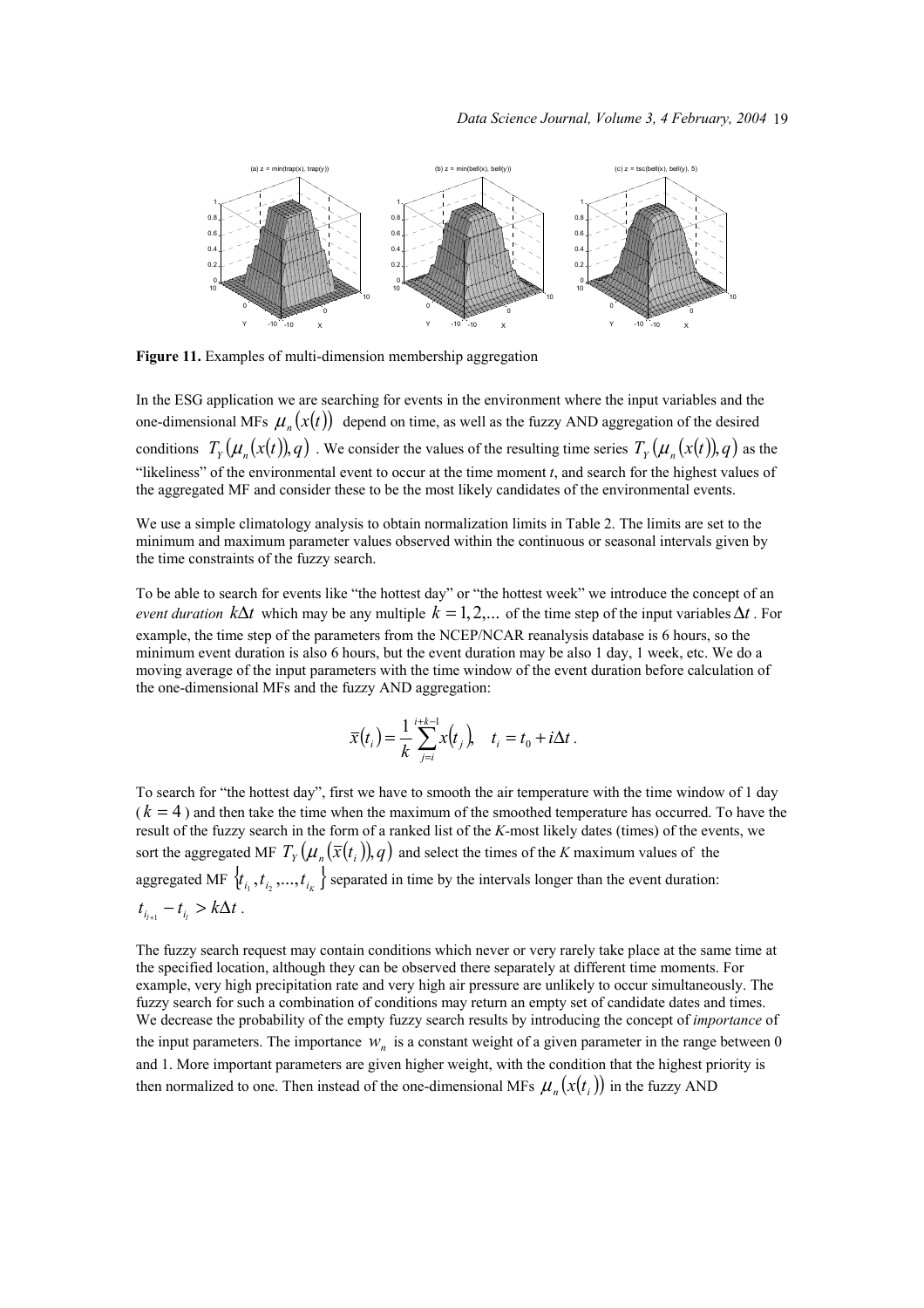aggregation we use "optimistic" values  $\max[\mu_n(x(t_i))], w_n]$ . For parameters with importance 1 we use the original MFs as before, and the parameters with the importance 0 are not used in the search at all.

# Importance of Parameters in Fuzzy Request

| Parameters from<br><b>ESG databases</b>                 | $\{Var_i\}$ $i=1M$            | Var1 = High Clouds Coverage<br>Var2 = Surface Temperature |
|---------------------------------------------------------|-------------------------------|-----------------------------------------------------------|
| <b>Fuzzy conditions</b><br>on each of the<br>parametesr | $\{Cond_i(\cdot)\}\quad i=1M$ | $Cond1 = Low$<br>Cond2 = Very High                        |
| Importances of<br>each parameter                        | ${Impi}$ $i = 1M$             | $Imp1 = 0.7$<br>$Imp2 = 1.0$                              |

 $\forall i \ 0 \leq Imp_i \leq 1$   $\max_i Imp_i = 1$   $FuzzyScore = \bigwedge_i [Cond_i (Var_i) \vee Imp_i]$ 

FuzzyScore (t) = min (max (Low (High Clouds Coverage (t)), 0.7), ... Very High (Surface Temperature (t)))

An application of the fuzzy engine is presented in the case study, Section 5 below.

## **4 DATA SOURCES**

The connections between the ESG system and a given user community are the data sources that support it. As discussed above it's relatively easy to hook new data sources to the ESG through the web-services interface so this list shouldn't be taken as limiting but rather as a snapshot of current functionality. The table below is meant to give the reader an idea of how ESG is being used now and the types of data being accessed.

| Data Source  | Type  | Sample            | Temporal | Spatial         | <b>Size</b> | URL                               |
|--------------|-------|-------------------|----------|-----------------|-------------|-----------------------------------|
|              |       | Parameters        | Coverage | Coverage        |             |                                   |
| NCEP/NCAR    | Meteo | Temperature,      | $1949-$  | Global          | $250$ Gb    | http://dss.ucar.edu/pub/reanalysi |
|              |       | Windspeed,        | 2000     | (a)2.5          |             | s/                                |
|              |       | Cloud Cover       |          | Deg.            |             |                                   |
| <b>ACMES</b> | Meteo | Temperature,      | Various  | Regional        | $20$ Gb $/$ | https://msea.afccc.af.mil/html/pr |
|              |       | Sea State,        |          | $\omega$ 10 and | region      | ojects.html#acmes                 |
|              |       | <b>Snow Cover</b> |          | $40 \text{ km}$ |             |                                   |
| <b>SWR</b>   | Space | Electric          | $1997 -$ | Global          | $3$ Th      | http://swr1.ngdc.noaa.gov/swr     |
|              |       | Potential.        | 1998     | Mixed           |             |                                   |
|              |       | Auroral           |          | resolution      |             |                                   |
|              |       | Precipitation     |          |                 |             |                                   |
| <b>SPIDR</b> | Space | Kp index,         | $1933 -$ | Global          | $30$ Gb     | http://spidr.ngdc.noaa.gov        |
|              |       | Sunspot           | 2002     |                 |             |                                   |
|              |       | Number            |          |                 |             |                                   |

**Table 3.** ESG data sources.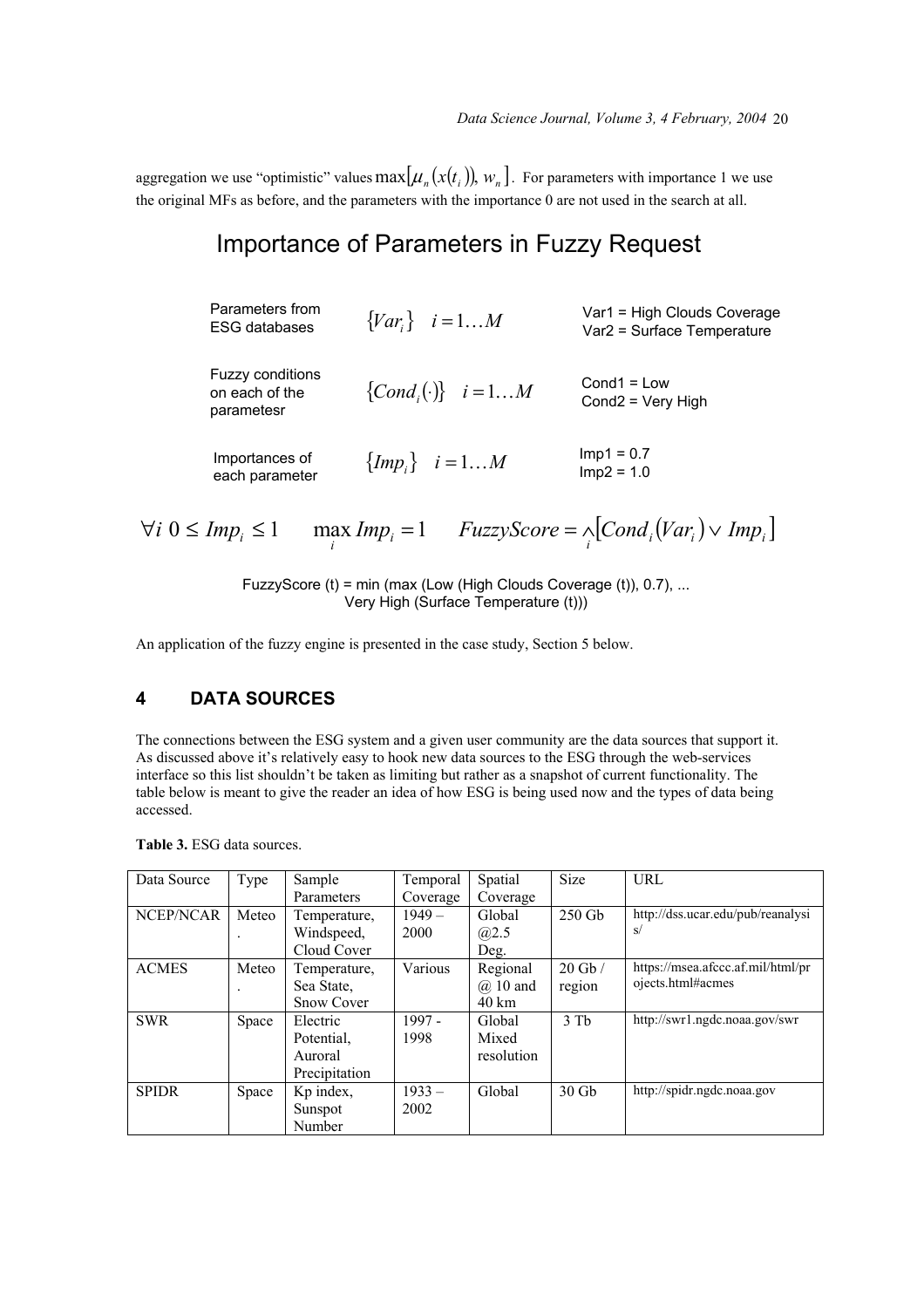The first thing to notice from above is the relatively large size of the archives. Using the distributed database concept allows us to perform interactive mining on these substantial data sources. The second thing to notice is the long temporal ranges represented. The ESG is most useful when the size of the archive prohibits or makes searching by hand impractical. To describe each resource briefly, both the Advanced Climate Modeling Environmental Simulations (ACMES) and NCEP/NCAR data archives are derived from numerical weather prediction model runs. They represent gridded output on a regular time step and fixed grid. The models use data ingest procedures to assimilate observational data into model results to produce a consistent picture of the environment. They are excellent data sources in that the parameters and observation points are fixed making analysis relatively easy. The problem is they tend to be coarse with 1.0 and 2.5 degree grid steps respectively. When higher resolution data is required the ESG project typically generates runs for specific regions and then registers those data sources for use by the system.

The Space Weather Reanalysis (SWR) archive is a complete space weather representation using physically consistent data-driven space weather models. The product is a consistent, integrated historical record of the near Earth space environment obtained by coupling observational data from space environmental monitoring system archives with data-driven, physically based numerical models. The resulting database is an enhanced look at the space environment on consistent grids, time resolution, coordinate systems and containing key fields allowing a modeling and simulation customer to quickly and easily incorporate the impact of the near-Earth space climate in environmentally sensitive models. Similar to the numerical weather prediction models described above, the SWR data is a coarse representation of the domain but it can often be used to initialize production of data at higher resolutions.

The last data source, the Space Physics Interactive Data Resource (SPIDR), is unique in that it is an observational data source and not the output of models. It therefore makes no guarantee of data continuity or coverage, unlike the other resources. The SPIDR system currently handles the following: Defense Meteorological Satellite Program (DMSP) visible, infrared and microwave browse imagery, ionospheric parameters, geomagnetic 1.0 minute and hourly value data, geophysical and solar indices, GOES satellite x-ray, plasma, and magnetometer data, cosmic ray, solar radio telescope, satellite anomaly, and city lights data sets.

There are plans to add ocean and terrain data in the near future, making the ESG mining technology available across a wide representation of the Earth's environment.

### **5 CASE STUDY**

This section presents an account of the use of the ESG in support of a virtual demo of the Grizzly, a prototype mine clearing, tracked vehicle. The Grizzly project asked the ESG team to find a very wet period followed by immediate drying conditions for a specified region of interest (ROI) in the National Training Center (NTC). The ROI specified was:

35 deg 44 min N to 34 deg 15 min N, 116 deg 59 min W to 115 deg 45 min W

This scenario was run to get environmental input for a trafficability model of the Grizzly. We began as in Figure 12 by selecting a data resource. In this case the choice of database was simple because we were looking for a terrestrial weather event and the NCEP/NCAR database contains parameters that are of direct interest to our study.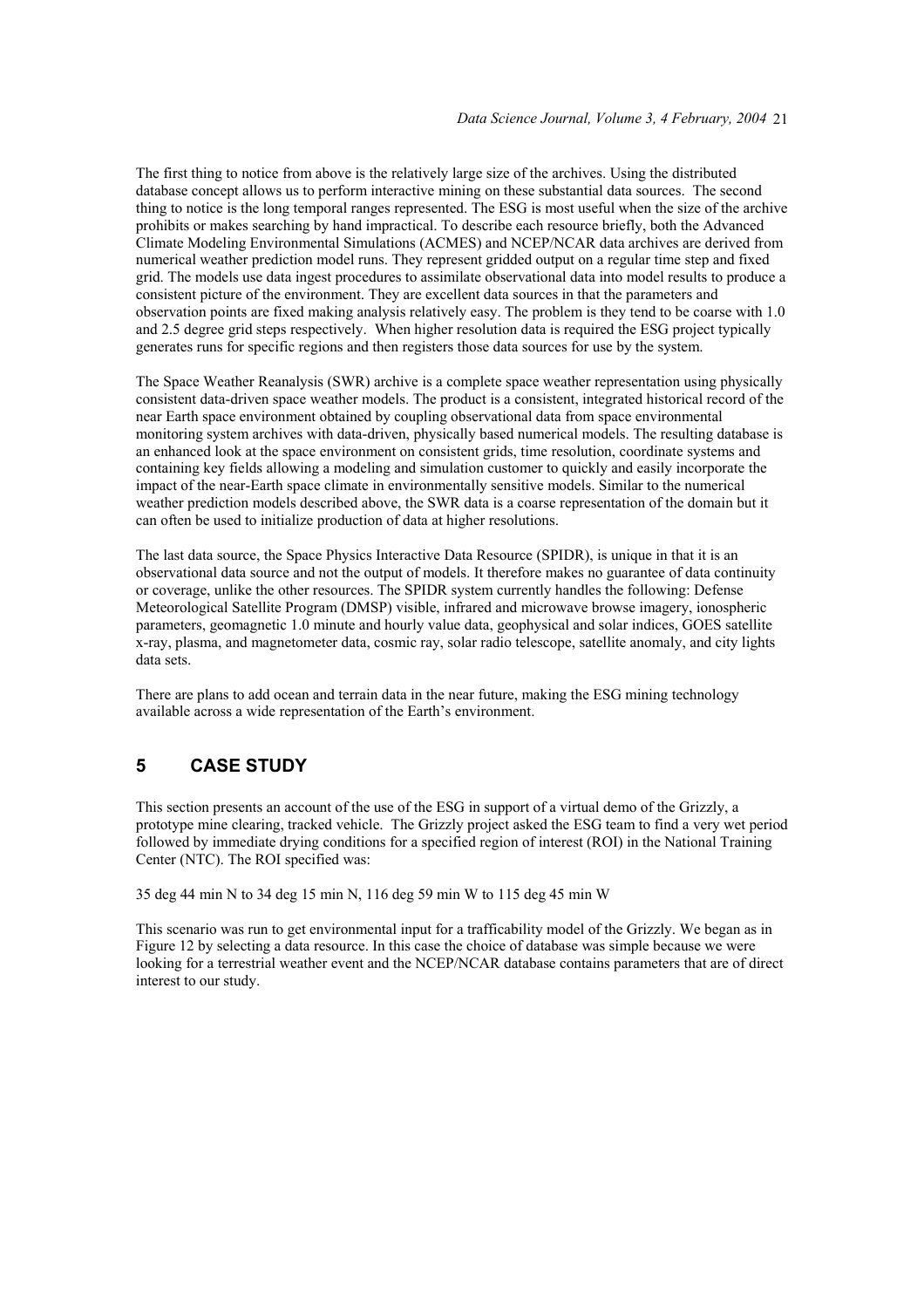| <b>Databases</b><br>Login                   | Environmental Scenario Generator<br>Mining Visualization Order System Information Help |                                                                                                                      |                |                                                        |                         | OpenESG Build 1.0         |  |
|---------------------------------------------|----------------------------------------------------------------------------------------|----------------------------------------------------------------------------------------------------------------------|----------------|--------------------------------------------------------|-------------------------|---------------------------|--|
| Login:<br>ekihn                             |                                                                                        |                                                                                                                      |                |                                                        | Select Database         | ROI & Probes   Parameters |  |
| <b>Databases:</b><br>$ncep25$ $\vee$        | Map                                                                                    | <b>Database</b>                                                                                                      | Region         | <b>Time Span</b>                                       | Plot & Mine             |                           |  |
| <b>Parameters:</b>                          |                                                                                        | <b>NCEP/NCAR Reanalysis</b><br>• View Database Description<br>• View Parameter List                                  | $-90$          | 180 w 31, 2000 January 01, 1949 thru December 31, 2000 | $\overline{\mathbf{v}}$ |                           |  |
| Probes:<br><b>ROI:</b>                      |                                                                                        | <b>SWR AMIE indices</b><br>· View Database Description<br>• View Parameter List                                      | N/A            | January 01, 1997 thru December 31, 1998                | п                       |                           |  |
|                                             |                                                                                        | <b>Space Physics Interactive Data Resource (SPIDR)</b><br>View Database Description<br>۰<br>View Parameter List<br>٠ | N/A            | January 01, 1933 thru December 31, 2002                | п                       |                           |  |
| <b>Scenario</b><br>states:<br>Clear session |                                                                                        | <b>SWR AMIE Southern Hemisphere</b><br>View Database Description<br>View Parameter List                              | $-44$<br>$-90$ | 180 with 180 January 01, 1997 thru December 31, 1998   | П                       |                           |  |
|                                             |                                                                                        | <b>SWR AMIE Northern Hemisphere</b><br>• View Database Description<br>View Parameter List                            | 96             | 180 with 180 January 01, 1997 thru December 31, 1998   | □                       |                           |  |

**Figure 12.** The data source selection menu

Next as shown in Figure 13 we navigated to the region of interest. The ESG Map Service drew the map and displayed selected geographical information such as cities and nations as an overlay. The crosses indicate the precise points where the database has data, in this case on a 2.5 degree grid mesh. After selecting two probes (shown in red in Figure 13) we selected specific parameters from the database we wished to work with. In this case the metadata describing the parameters was retrieved through the Data API as described above and the GUI was populated for us to make a selection. In our case we chose precipitation rate and wind speed, which is a virtual parameter (i.e., not stored but computed on the fly) for the first scenario segment (very wet period). For the second segment (the drying phase) we chose temperature, precipitation rate, and wind speed.



**Figure 13.** The spatial criteria screen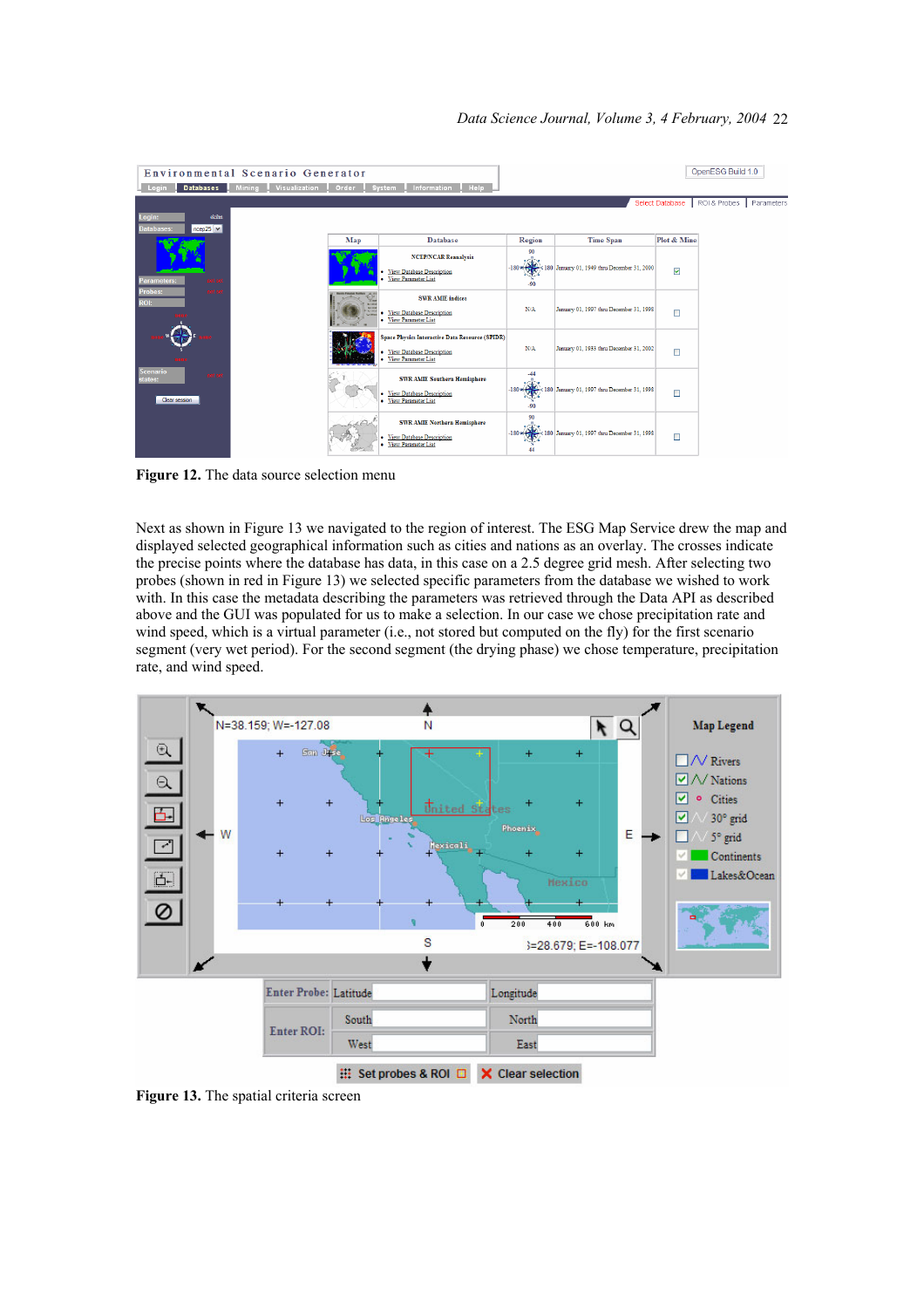These parameters can be used to describe a very high rain event followed by a drying period of just the type we were looking for. Next the user must specify criteria on these parameters for each scenario segment used to model the type of event they are searching for. As shown in Figure 14 the criteria can be specified in human linguistic terms such as "Very Large" or "Small" or in numeric terms such as "greater than" or in a defined range. Since we didn't know anything about the climatology of the parameters for the two probes of interest, we specified "Very Large" for precipitation rate and "Large" for wind speed. Notice how this helps us if we need to repeat the search in another region where, for example, "Very Large" wind speed might be quite different. The ESG computes, on the fly, the climatology for each region and time and handles the interpretation automatically. Notice also that we weighted our importance of parameters towards Precipitation Rate for this first segment. That emphasized the need for high rain-fall over wind conditions.



#### **Figure 14.** Fuzzy search criteria specification

We repeated the specification for our second segment, this time emphasizing temperature and wind speed over precipitation rate. Next as shown in Figure 15 we specified the time range to search for the event described above. In our case we were required by outside conditions to use data from 1993 –1996, so we set a shorter search interval than is available through the data source.



**Figure 15.** Interface for search range and segment composition.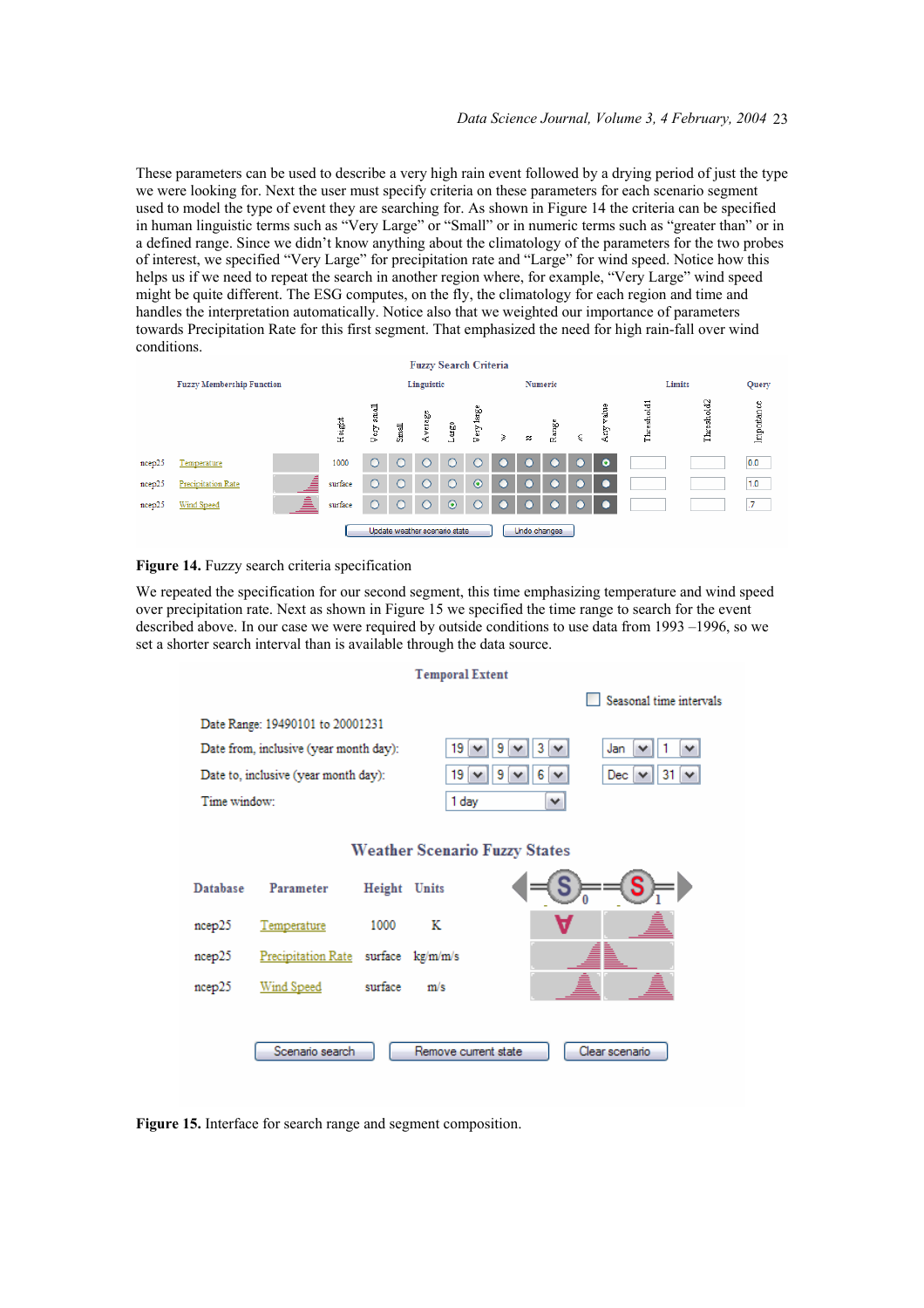A few seconds after pressing the "Scenario search" button (it typically takes seconds) a result appeared as in Figure 16. This result presents a list of likely events identified by their starting date and score. The score is an indicator from  $0 - 1$  of how well this event matches the request. The more parameters and points involved, typically the lower the score, but the best matches are presented for user review.

|                |              | <b>Scenario State</b><br><b>Statistics</b><br>Database<br>No. of fuzzy requests<br>Data vector size |             |                                        |        |            |                  |
|----------------|--------------|-----------------------------------------------------------------------------------------------------|-------------|----------------------------------------|--------|------------|------------------|
|                |              | ncep25                                                                                              | $\mathbf 0$ | 3                                      | 3      | Summary    |                  |
|                |              |                                                                                                     |             |                                        |        |            |                  |
|                |              |                                                                                                     |             | <b>Weather Scenario Search Results</b> |        |            |                  |
| Rank           | <b>Score</b> |                                                                                                     | Date        | Time                                   | Probes | <b>ROI</b> | <b>Satellite</b> |
|                | 0.11         |                                                                                                     | 1995-01-04  | 18:00:00                               | Plot   | Vis5d      | <b>DMSP</b>      |
| $\overline{2}$ | 0.04         |                                                                                                     | 1991-02-28  | 6:00:00                                | Plot   | Vis5d      | <b>DMSP</b>      |
| 3              | 0.03         |                                                                                                     | 1993-01-16  | 18:00:00                               | Plot   | Vis5d      | <b>DMSP</b>      |
| 4              | 0.02         |                                                                                                     | 1992-12-28  | 6:00:00                                | Plot   | Vis5d      | <b>DMSP</b>      |
| 5              | 0.02         |                                                                                                     | 1995-01-05  | 0:00:00                                | Plot   | Vis5d      | <b>DMSP</b>      |

**Figure 16.** A typical results list

In order to investigate the results, the ESG Visualization tools allowed us to plot the data as shown in Figure 17, create spatial maps of the data (not shown), and compare the data with satellite imagery of the place and time as shown in Figure 18. In this case notice that both the raw data values and the satellite imagery serve well to describe a scenario of very wet weather at the locations we chose. This leads to potentially interesting uses of the ESG, e.g., searching satellite imagery archives not by place and time but by conditions of the observation, such as "cloud free" or "stormy".



Figure 17. Plot of the data from the detected event.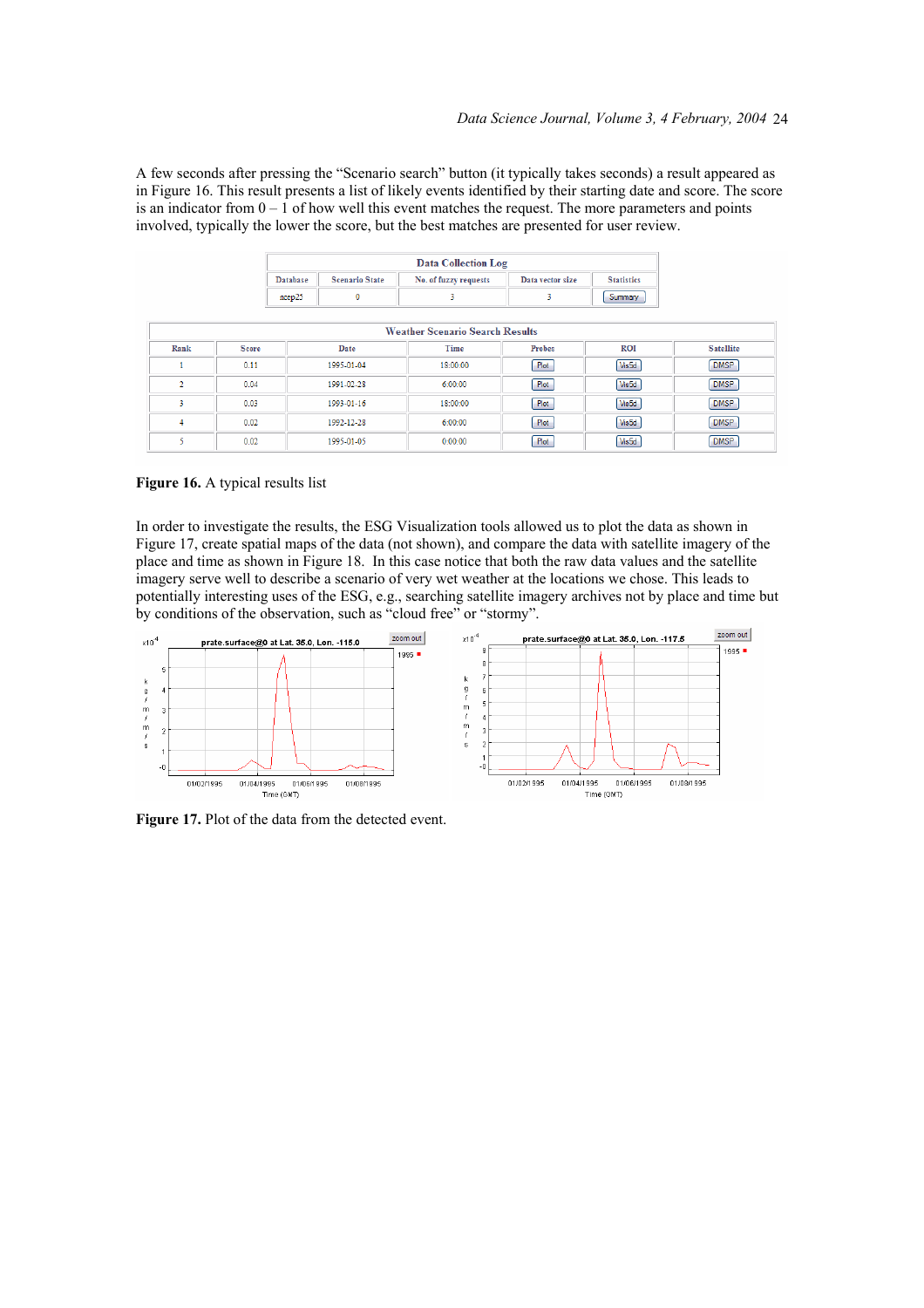

**Figure 18.** Satellite imagery showing observations of the event selected.

Finally once we reviewed the event and decided it met the criteria of the search, we downloaded and delivered the data for the entire region so that the Grizzly project could run with exactly the environmental scenario they needed. In the end it turned out to be a very powerful validation of the ESG technology because the event identified was a hurricane remnant passing over the region, which is a very rare event indeed for that region of interest, and it was automatically pulled from years of data and delivered to a happy user.

#### **6 CONCLUSIONS**

The applications of the ESG technology and ESG-like systems are broad. As more and more data archives become available through projects like CLASS (NOAA, n.d.), EOSDIS (NASA, n.d.), DODS (Unidata, n.d.b) and other network accessible data systems, the tools to extract information from them become more valuable. As Nature declared in a 1999 article (Reichhardt, 1999) "It's sink or swim as a tidal wave of data approaches**".** ESG can help users prepare by providing tools which sift through the vast quantities of data available online and point at the interesting bits. This means that even with the volume of data increasing so rapidly and the number of researchers remaining relatively level, we can hope to extract the most valuable information from the observations and model results and carry that back to the relevant scientific communities.

The application of fuzzy logic based data tools goes far beyond simple event selection. For example an ever present issue when dealing with these large data sets is quality control. There is simply too large a volume to reasonably screen by hand. Using techniques such as peer-matching and expert systems, we can extend the ESG to monitor data and alert data managers to changes and anomalies. This system is currently being used at NGDC for example in the quality control of geomagnetic station data where the system monitors that "like" stations see the same results during magnetic storms. As the computational power available expands we can extend the system into areas such as data classification, whereby we can identify modes of the environment and perhaps identify new unknown relations in specific regions.

Finally the emergence of a network infra-structure for data access is providing new opportunities for the scientific researcher. It is now fairly trivial to reach out across discipline boundaries and access data in an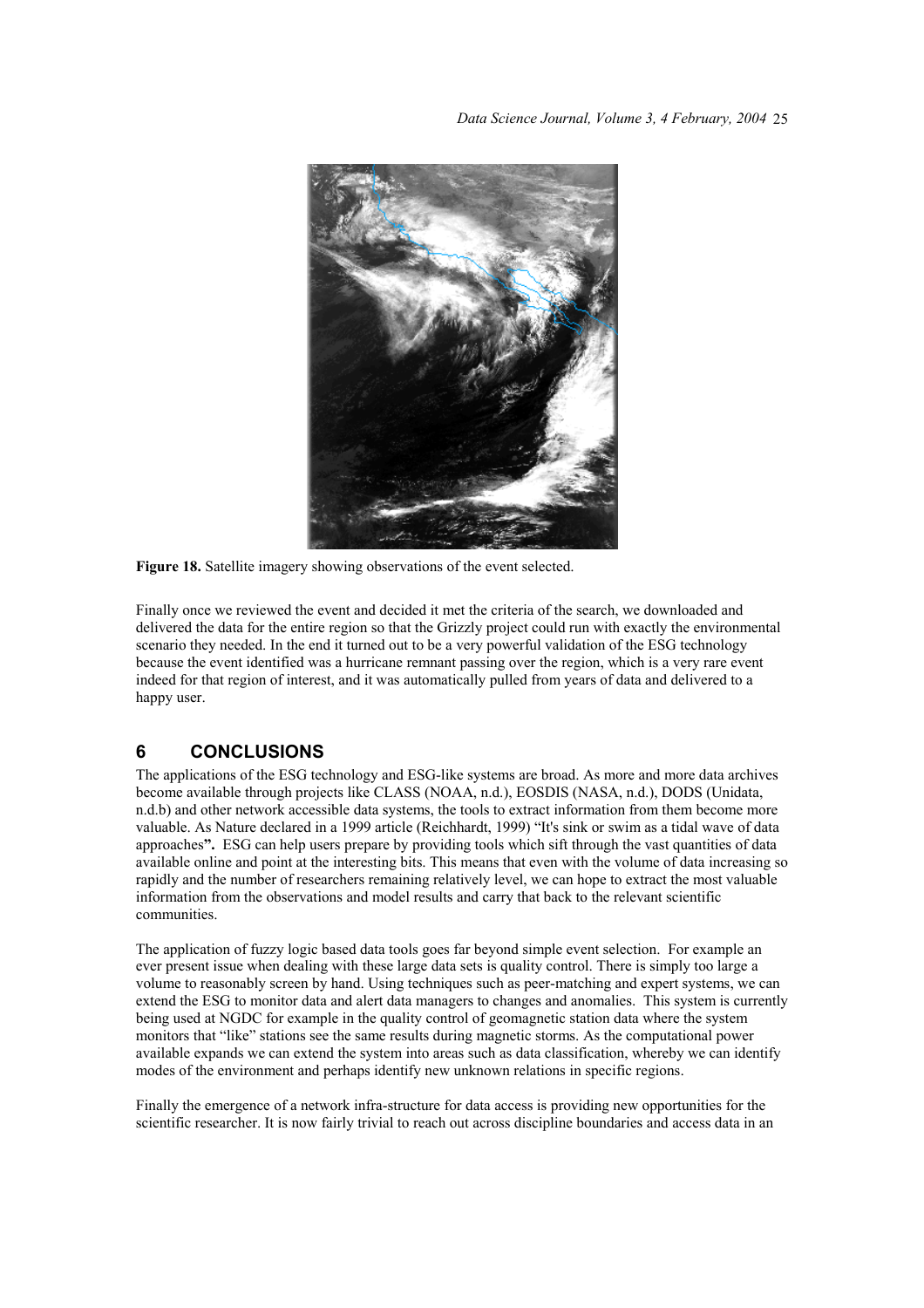immediately useable format. This is true for example in the case of the terrestrial weather community being able to make use of the space data made available through the SWR. With these opportunities come challenges. As researchers expand into domains in which they may not be expert they will come to rely on intelligent tools to support them. Systems such as the ESG provide a pathway to capture "expert" domain knowledge and present it in an automated fashion to help just these users.

The interested reader can access the ESG system at http://esg.ngdc.noaa.gov

### **7 ACKNOWLEDGMENTS**

The authors wish to thank the Defense Modeling and Simulation Office (DMSO) and the Air and Space Natural Environment (ASNE) Modeling & Simulation Executive Agent (MSEA) for their support of the work presented in this paper.

#### **8 REFERENCES**

DMSO (2003) Homepage of the Master Environmental Library. Retrieved December 1, 2003 from the *DMSO* website: http://mel.dmso.mil

Fayyad, U.M., Piatetsky-Shapiro, G., & Smyth, P. (1996) From data mining to knowledge discovery: An overview. *Advances in Knowledge Discovery and Data Mining (*Chapter 1, 1-34). Menlo Park, CA: AAAI Press and the MIT Press.

Hibbard, W. (1998) VisAD: Connecting people to computations and people to people. *Computer Graphics 32*( 3), 10 -12.

Hilty, L.M., Page, B., Radermacher, F.J., & Riekert, W.-F. (Eds.)(1995) Environmental informatics as a new discipline of applied computer science. In Avouris, N.M. & Page, B. (Eds.) *Environmental Informatics - Methodology and Applications of Environmental Information Processing*. Norwell, MA: Kluwer Academic Publishers.

Jang, J.-S.R., Sun, C.-T., & Mizutani, E. (1997) *Neuro-Fuzzy and Soft Computing*. Upper Saddle River, NJ: Prentice Hall.

Kalnay, E.E.A. (1996) The NCEP/NCAR 40-year reanalysis project. *Bull Am. Meteorol. Soc. 77*, 437 - 471.

Larman, C. (2002) *Applying UML and Patterns, An Introduction to Object-Oriented Analysis and Design and the Unified Process.* Upper Saddle River, NJ: Prentice Hall PTR.

National Oceanic and Atmospheric Administration (NOAA)(n.d.) Homepage of the Comprehensive Large Array-data Stewardship System (CLASS). Retrieved December 1, 2003 from the *National Oceanic and Atmospheric Administration* website: http://www.saa.noaa.gov/cocoon/nsaa/products/welcome

National Aeronautics and Space Administration (n.d.) Homepage of the EOSDIS Core System (ECS) project.

Retrieved December 1, 2003 from the *National Aeronautics and Space Administration* website: http://edhs1.gsfc.nasa.gov/

National Center for Supercomputing Applications (n.d.) Homepage of the Hierarchical Data Format (HDF). Retrieved December 1, 2003 from the *National Center for Supercomputing Applications* website: http://hdf.ncsa.uiuc.edu/

NOAA Satellite & Information (n.d.) Homepage of the National Virtual Data System. Retrieved from the *NOAA Satellite & Information* website: http://nndc.noaa.gov/index.shtml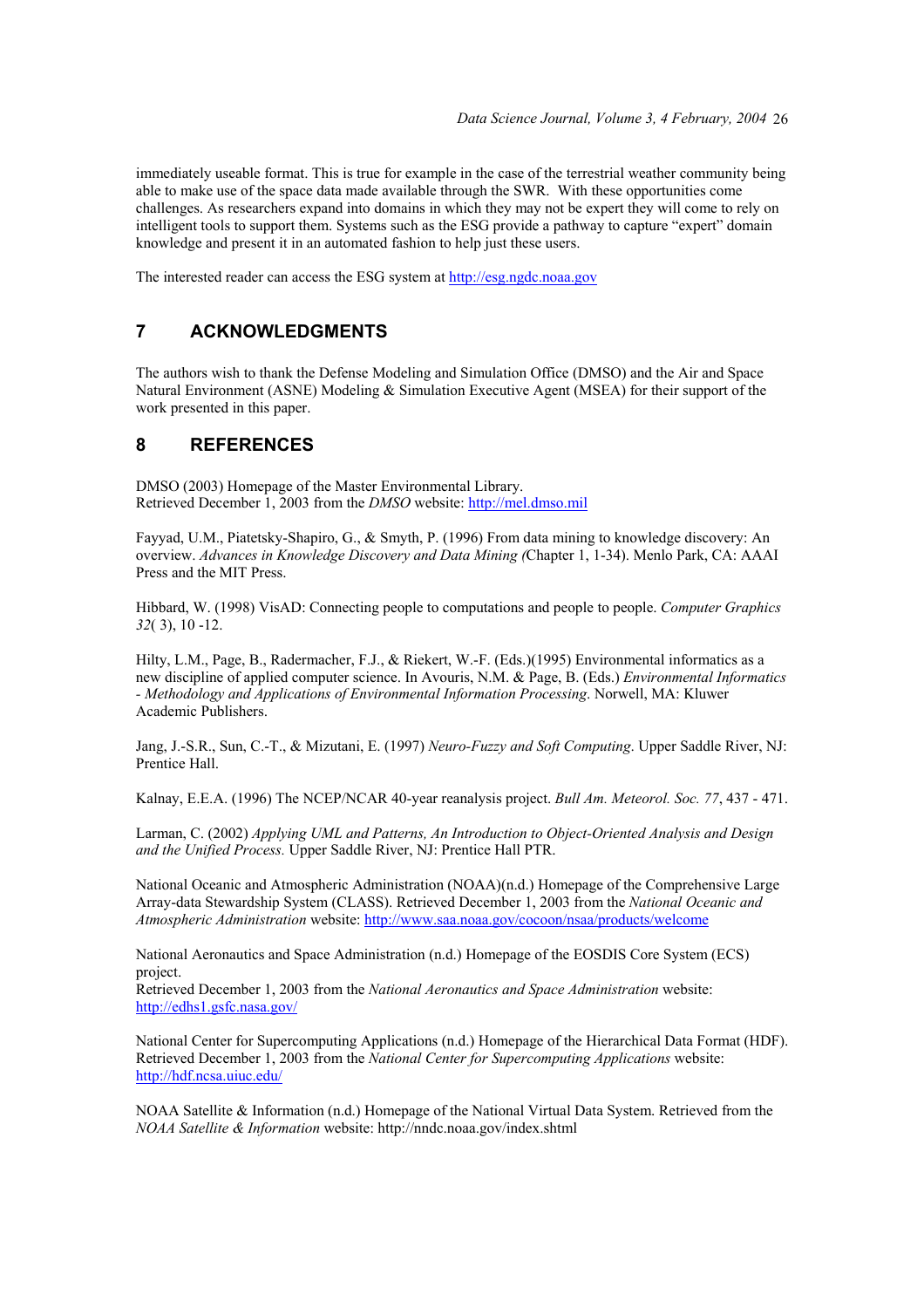Reichhardt, T. (1999). It's sink or swim as a tidal wave of data approaches. *Nature 399,* 517-520.

Sun Microsystems, Inc. (n.d.a), Homepage of the Java 2 Enterprise Edition (J2EE). Retrieved December 1, 2003 from the *Sun Microsystems, Inc.* website: http://java.sun.com/j2ee/

Sun Microsystems, Inc. (n.d.b) Homepage of the Java API for XML-Based RPC (JAX-RPC). Retrieved December 1, 2003 from the *Sun Microsystems, Inc.* website: http://java.sun.com/xml/jaxrpc/

Sun Microsystems, Inc. (n.d.c), Homepage of the JavaBeans Spec. Retrieved December 1, 2003 from the *Sun Microsystems, Inc* website*.*: http://java.sun.com/products/javabeans/docs/spec.html

Unidata (n.d.a) Homepage of netCDF. Retrieved December 1, 2003 from the *Unidata* website: http://www.unidata.ucar.edu/packages/netcdf/

Unidata (n.d.b) Homepage of the *DODS---Data Access Protocol*, Retrieved December 1, 2003 from the *Unidata* website: *http://www.unidata.ucar.edu/packages/dods/*

World Wide Web Consortium (W3C) (n.d.) Web Services Activity. Retrieved December 1, 2003 from the *World Wide Web Consortium* website: http://www.w3.org/2002/ws/

Yager, R. R. (1980) On a general class of fuzzy connectives. *Fuzzy Sets and Systems 4*, 235-242.

Zadeh, L. (1965) Fuzzy Sets. *Information and Control 8,* 338-353.

#### **9 Appendix A**

#### **Glossary of Terms**

- ACMES Advanced Climate Modeling and Environmental Simulations
- API Application Programming Interface
- ASNE Air and Space Natural Environment
- CLASS Comprehensive Large Array Stewardship System
- CPU Central Processing Unit
- DMSO Defense Modeling and Simulation Office
- DMSP Defense Meteorological Satellite Program
- DODS Distributed Oceanographic Data System
- EOS Earth Observing System
- EOSDIS EOS Data and Information System
- ESG Environmental Scenario Generator
- GDS Global Data Server
- HDF Hierarchical Data Format
- HTTP Hyper-Text Transfer Protocol
- JAX-RPC Java API for XML-based RPC
- JSP Java Server Pages
- LDS Local Data Server
- MEL Master Environmental Library
- MF Membership Function
- MSEA Modeling & Simulation Executive Agent
- NCAR National Center for Atmospheric Research
- NCSA National Center for Supercomputing Applications
- NCEP National Centers for Environmental Prediction
- netCDF Network Common Data Form